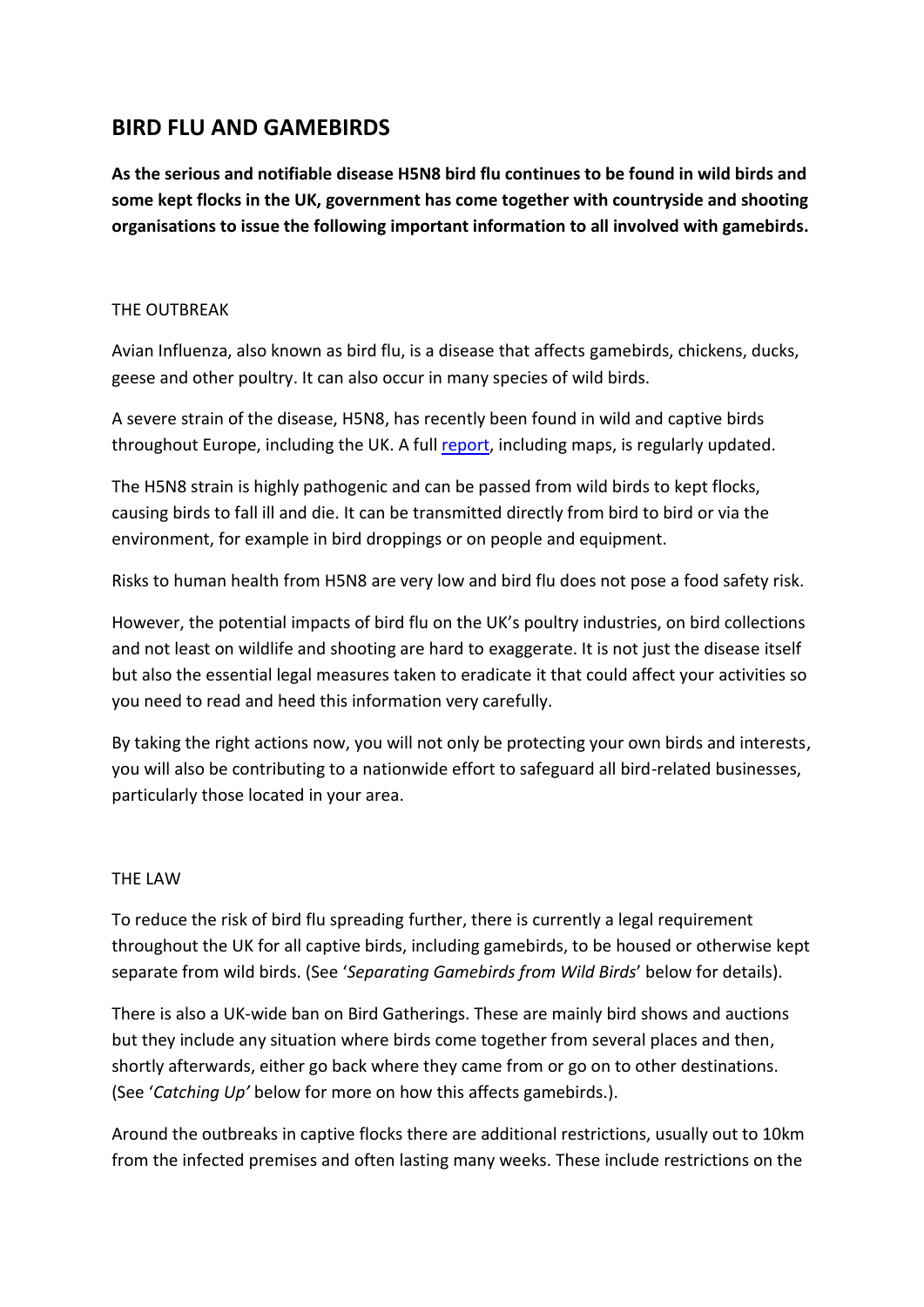movement of birds, bird products and people and also an automatic ban on all gamebird releasing. Licences can sometimes be obtained for movements but never for releasing.

There is a longstanding legal requirement to register with the Government if you keep a total of 50 or more gamebirds or other poultry (all bird keepers are expected to register in Northern Ireland). This applies even if your premises are only stocked for part of the year. You can register in [England,](http://www.gov.uk/guidance/poultry-registration) in [Scotland,](http://www.gov.uk/poultry-registration-scotland) in [Wales,](http://gov.wales/topics/environmentcountryside/ahw/poultry/gbpoultryregister/?lang=en) or in [Northern Ireland.](http://www.daera-ni.gov.uk/publications/bird-registration-form)

Full details of all the legal restrictions in place are constantly updated on the Gov.uk website in [England,](http://www.gov.uk/guidance/avian-influenza-bird-flu) in [Scotland,](http://www.gov.scot/avianinfluenza) i[n Wales](http://gov.wales/topics/environmentcountryside/ahw/disease/avianflu/?lang=en) or in [Northern Ireland](http://www.daera-ni.gov.uk/articles/avian-influenza-ai) which also includes a wealth of other information about the disease and its implications.

# **BIOSECURITY**

Next to staying within the law, the over-riding consideration at this time is biosecurity. Cleanliness, disinfection and attention to detail when moving and mixing birds are always important in gamebird management but never more so than now. If you keep gamebirds, look for any biosecurity risks in what you do and address them.

Keep species apart, especially ducks, and avoid penning any birds close to open water. Separate different gamebird production stages, for example keeping laying birds away from hatching and rearing facilities. Minimise human and vehicle contact between such functions and ensure that any people or items moving between them are biosecure. Use footbaths containing government-approved disinfectant products which should also be used for all other disinfection tasks, (in [GB](http://www.gov.uk/guidance/defra-approved-disinfectant-when-and-how-to-use-it) or i[n Northern Ireland\)](http://www.daera-ni.gov.uk/publications/approved-disinfectants)

Ask your vet for advice. Brief staff thoroughly and restrict access by non-essential visitors. Be scrupulous with your record keeping as to where birds, people and equipment have come from and gone to. Keep food and water clean and, as far as possible, inaccessible to wild birds. Biosecurity is not just a physical barrier, it's a way of thinking too; work it out and take appropriate action now.

#### SEPARATING GAMEBIRDS FROM WILD BIRDS

The legal requirement to house kept birds or to otherwise separate them from wild birds will remain in place throughout Great Britain until at least 28<sup>th</sup> Februarv 2017. A similar requirement is in place in Northern Ireland and the end date is under review. Government accepts that housing is not always possible, either because of welfare considerations or for practical reasons, such as a lack of suitable facilities. Where housing is not possible, the legal requirement is to take 'reasonable and practical measures' to separate all kept gamebirds from wild birds. This could involve putting roof-netting over any outdoor pens, for example,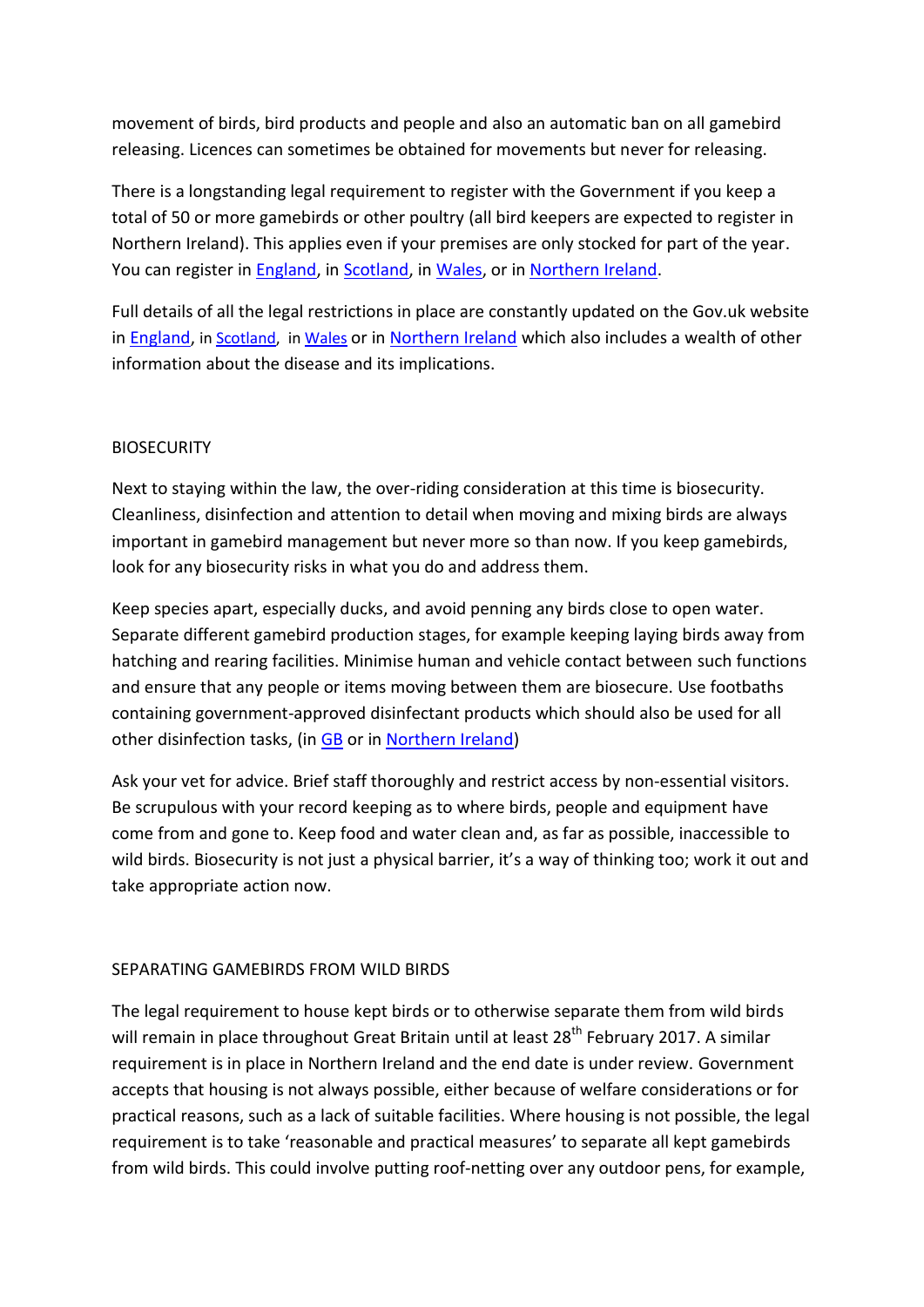or using scaring to keep wild birds away, coupled with covering feeders and drinkers to make access by wild birds more difficult. Whatever you do must be effective or you could find yourself in breach of the law. Local Authorities have been briefed on these requirements and on enforcement.

There is more about biosecurity and separating kept birds from wild birds in this government document in [England,](https://www.gov.uk/guidance/avian-influenza-bird-flu) in [Scotland,](http://www.gov.scot/Topics/farmingrural/Agriculture/animal-welfare/Diseases/disease/avian) i[n Wales](http://gov.wales/topics/environmentcountryside/ahw/disease/avianflu/?lang=en) and in [Northern Ireland](http://www.daera-ni.gov.uk/publications/preparing-ai-separating-domestic-birds-wild-birds)

#### CATCHING-UP

Catching-up gamebirds from the wild when we know there is H5N8 out there clearly needs to be done with great care. Bird flu is often associated with wetlands and wildfowl species and it would be most unwise to catch up any ducks at this time.

The Government gamebird codes dating from 2009 and supported by all the shooting and countryside organisations state, "*In order to minimise the risk of disease transmission and promote welfare, laying stock should, wherever possible, be maintained as a closed breeding flock. Where adult laying birds have to be brought in, particularly from the wild, all possible action should be taken to check the provenance and health of the birds*."

Gathered-up birds should be kept physically isolated in a biosecure area, preferably housed and completely separated from wild birds. They should be kept as far apart as possible from the main flock, and monitored regularly, for at least two weeks before introduction to the main flock. All persons entering the area where these birds are kept should practice high levels of biosecurity ideally by wearing footwear restricted to area or at the very least removing all soiling and disinfecting their boots on leaving. Any deaths or signs of disease should be subject to veterinary investigation.

Where caught up gamebirds go to a single destination and remain there for breeding, any risk of a bird flu outbreak is contained at that one site. This form of catching-up remains legal. It is illegal to catch-up birds which are then to be moved on from their initial destination on to one or more other locations as the risk of spread is much greater and government interpret this latter activity as a 'Bird Gathering' and thus it is currently banned under the emergency measures.

In England, Wales and Northern Ireland, all catching up after 1 February is illegal under the Game Act of 1831 and the Game Preservation Act (Northern Ireland) 1928. In Scotland a further 28 days from the end of the shooting season is allowed.

MOVING GAMEBIRDS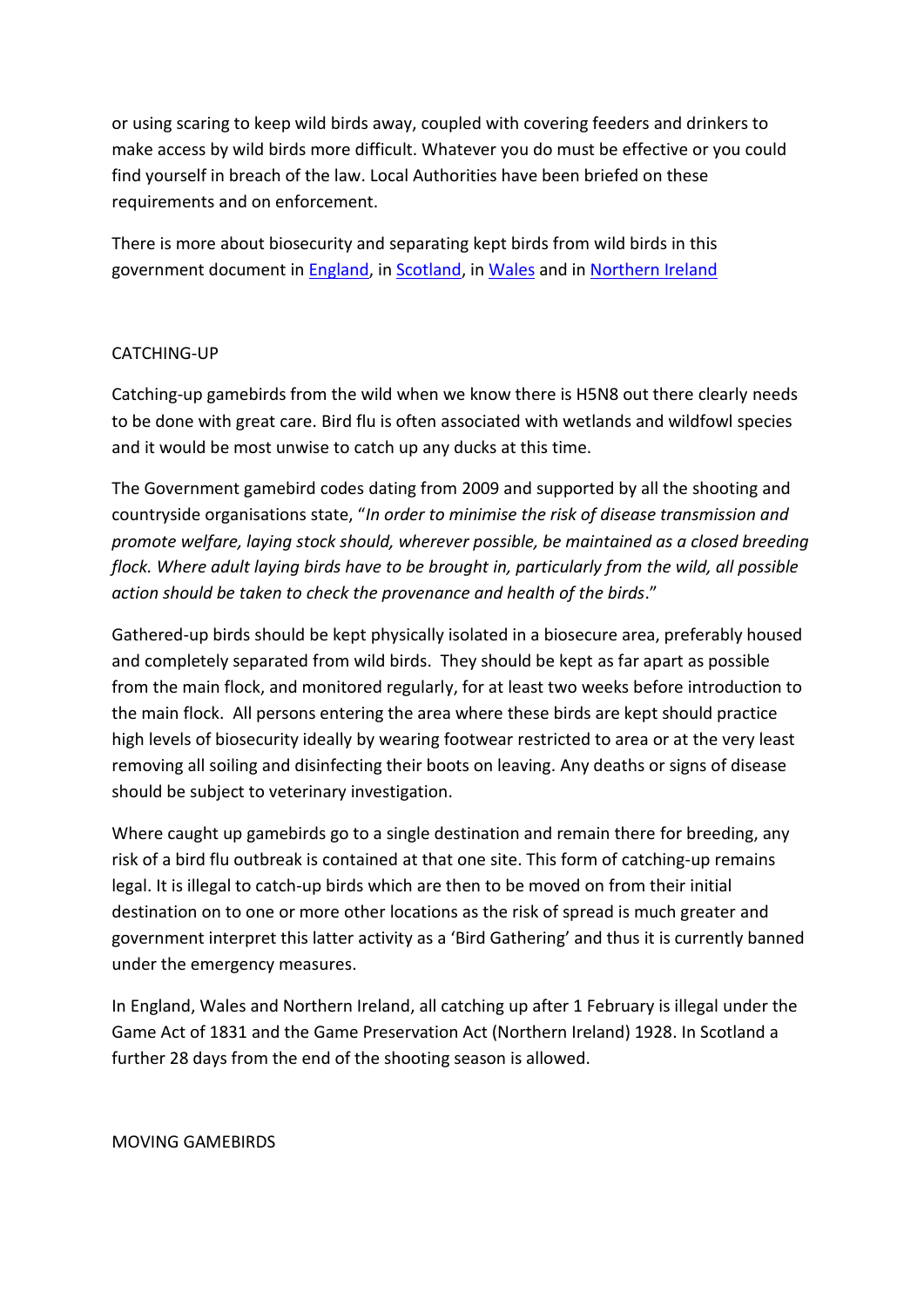The animal transport regulations permit only healthy gamebirds to be moved. Maximum journey times are also specified and all consignments must be accompanied by an Animal Transport Certificate. The current outbreak restrictions also prevent captive gamebirds from being moved within or from the 10km control zones around kept bird outbreaks, except under licence. Elsewhere, good biosecurity implies moving gamebirds around as little as possible while the outbreak lasts. All journeys must be undertaken with great care. Transport must be cleaned and disinfected between consignments, as the law requires, and accurate records of all gamebird movements must be kept.

Imports and exports of gamebirds to and from the UK (alive or dead) are covered by additional rules and can be stopped by Order to prevent the spread of notifiable diseases such as bird flu. Typically, no export of eggs or birds are allowed from premises within 10km of a confirmed outbreak in kept birds. Those who source game from abroad should keep an eye on the extent of such restrictions in Europe via the document link in '*The Outbreak*' section above.

# LAYING AND REARING PENS

The setting up and use of gamebird laying pens and rearing systems is allowed within the current restrictions provided they meet the requirement to take reasonable and practical measures to separate all kept gamebirds from wild birds (see '*Separating Gamebirds from Wild Birds*' above).

# GAMEBIRD RELEASING

The national restrictions associated with controlling bird flu do not currently affect gamebird releasing but within the 10km control zones around kept bird outbreaks, no gamebird releasing is allowed, not even under licence. So far, we have been fortunate that there has not been a bird flu outbreak within the UK during the main period for releasing gamebirds but we cannot know what will happen later in 2017.

# SHOOTING

Shooting, whether of gamebirds or other species, is normally unaffected by the controls on bird flu outbreaks. An exception is if the outbreak is of the very serious H5N1 type in wild birds, when all shooting is automatically stopped within the control area to reduce the risk of moving infected birds around. The current outbreak is not H5N1.

There is, however, a current possibility – albeit remote - that shot wild birds could be infected with H5N8. It clearly makes sense, therefore, to avoid actions that could spread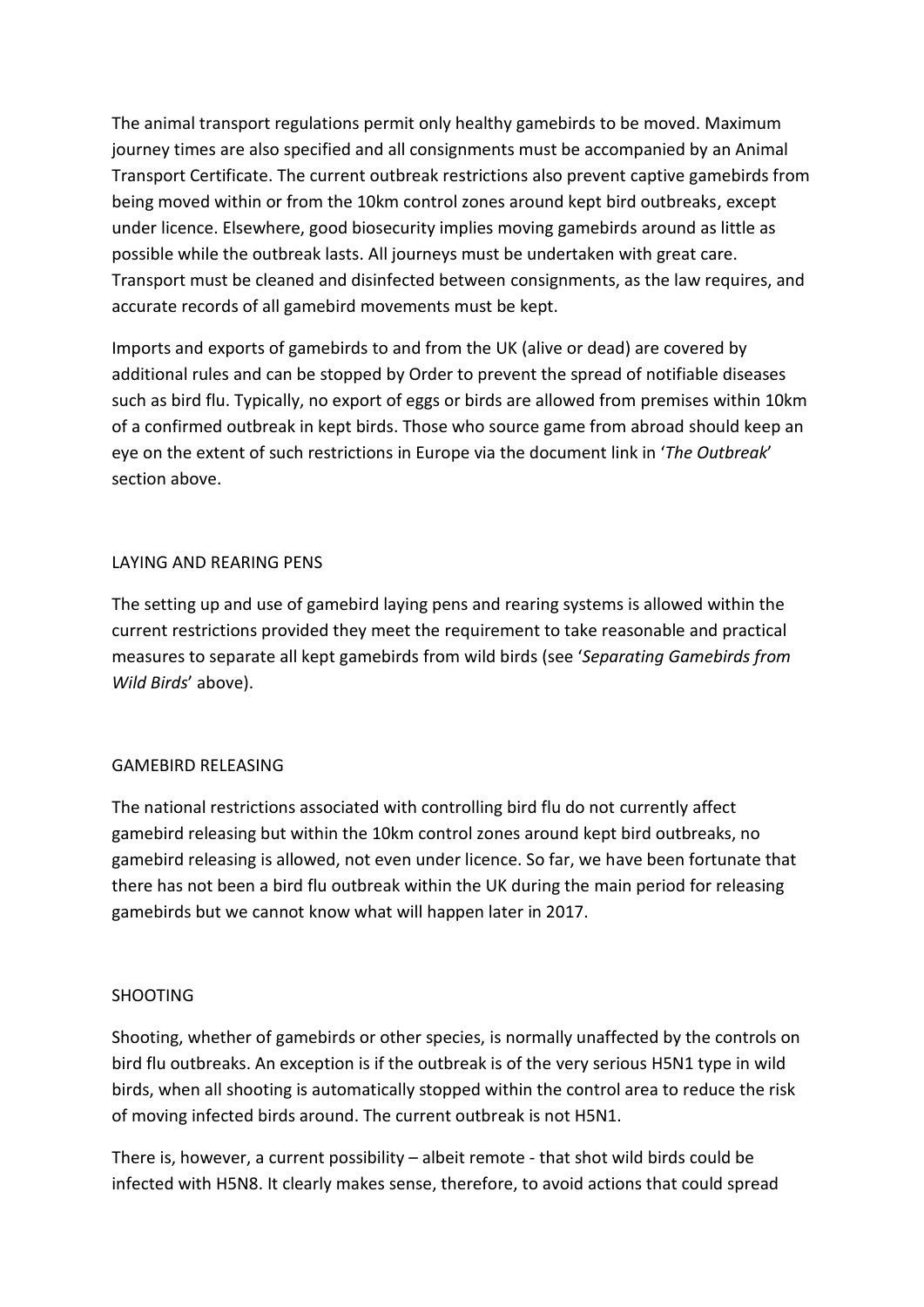infection from shot wild birds into any kept birds, whatever their species. Do not use the same vehicles and storage facilities for shot and live birds without thorough cleansing and disinfection in between. Keep all shot birds well away from any kept flocks. Likewise, wash hands and clothing well after handling shot birds and before any contact with kept flocks. Public Health England has issued more [advice](https://www.gov.uk/government/collections/avian-influenza-guidance-data-and-analysis) on this.

Gundogs are not at any particular risk from the current H5N8 outbreak but as a precaution do not allow dogs eat any dead wild birds and do not feed uncooked shot birds to animals. Well-cooked shot birds can be safely consumed by humans and animals alike.

#### PLANNING AHEAD

Forecasting the future of the current outbreak is fraught with difficulty. Typically, outbreaks of bird flu eventually die out, just like other diseases. Once spring migration of wild birds is over, the risk of spread via wild birds may decrease. The weather can be influential too, although we have seen summer outbreaks in the past. But the extent of the current outbreak is causing veterinary experts to predict that the disease will certainly be present in Europe and probably the UK for several months to come. Gamebird keepers therefore need to think ahead as to how their future activities might be affected.

It is important not just to consider the impact of your own birds catching bird flu but also what would happen if there were outbreaks nearby or further afield. For example, you might find yourself within one of the 10km control zones where gamebird movements would be restricted and releasing banned.

Consider also your supply chains; where do your eggs, chicks or poults come from and what would happen if those producers, or their suppliers, found themselves under restriction at a critical time? Is there anything you can do now to reduce such risks and to plan ahead? Do you need to source new items, such as roof netting, in order to comply with current or future requirements to separate birds? If you run a business, what do your contracts with suppliers and customers say about what happens in the event of disease or control-based restrictions? Have you considered insurance?....

Everyone's circumstances will be different and we cannot give specific advice on such matters here but we do urge you to give very careful consideration to all the information in this document and the ways in which it could affect you, now or in the future.

#### VIGILANCE